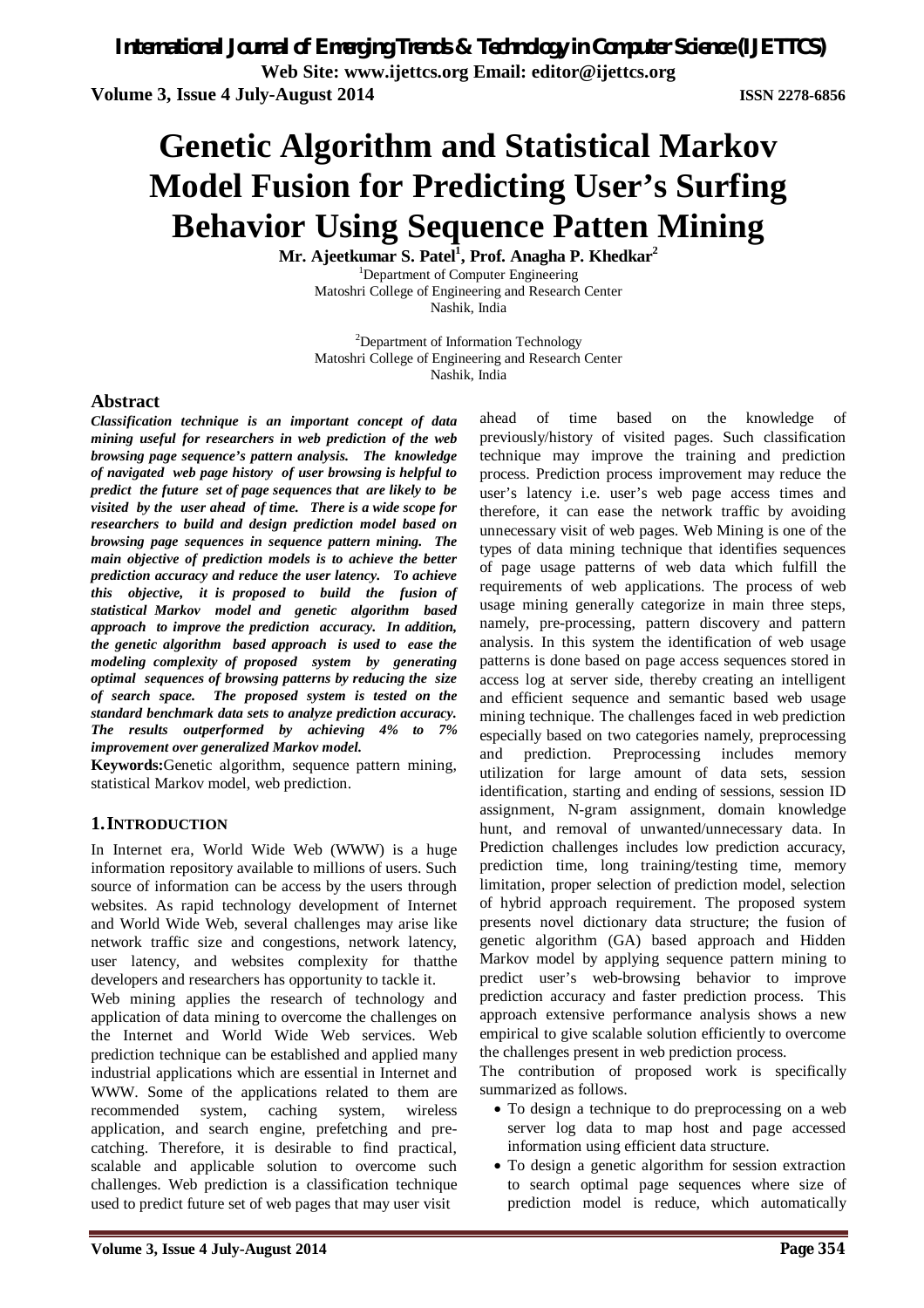### *International Journal of Emerging Trends & Technology in Computer Science (IJETTCS)* **Web Site: www.ijettcs.org Email: editor@ijettcs.org Volume 3, Issue 4 July-August 2014 ISSN 2278-6856**

improves the prediction time.

 To propose a hidden Markov model using optimal page sequences to generate classifiers (features) for recommendation where it improves prediction accuracy.

The organization of this paper is as follows: In section II, presented the related work of the proposed system based on recommended system. Section III introduces the proposed system's algorithms, prediction model and architecture. Section IV is the result analysis of implemented system. Section V is the concluding section of implemented system with future perspectives and references.

#### **2.RELATED WORK**

Various prediction models used in web prediction problems are Artificial Neural Networks (ANNs), Support Vector Machines (SVMs), K-nearest neighbor (kNN), Bayesian model, Clustering, Markov model, Fuzzy inference and others.Web prediction process of related work is mainly focused on recommended system. Joachims et al. proposed a tour guide software agent called web-watcher to assists users browsing over Internet. Such model is based on path based recommended system on kNN and reinforcement learning [1].Nasraoui and Krishnapuram Proposed fuzzy inference and clustering for web recommended system. Hierarchical Unsupervised Niche Clustering algorithm is applied on group profiles to find context-sensitive association between user session profile and different URL addresses [2] [3]. Mobasher et al. proposed Association Rule Mining (ARM) and frequent item set graph to predict user's future sets pages that are likely to be visit. To achieve this, active user's sessions are matched with available frequent item sets. The proposed ARM technique suffers limitation of scalability and efficiency [4].Su et al. proposed N-gram prediction technique to utilize path profiles of users from server log datasets to predict next page. Proposed model is based on point based prediction model [5]. Pitkow and Pirolli present predictive modeling techniques which focus on reducing the modeling complexity. To reduce modeling complexity the longest repeating subsequences technique is used for mining the surfing patterns [6].Levene and loizou presents Markov chain model to figure out the information contained in surfing trail to analyze the browsing patterns of user [7]. Hassan et al. applies the bayes rule and Markov chain to focus on navigational patterns like long sessions, page view range, page types, and categories of pages and rank problem [8]. Awad and Khan synthesize prediction models by fusionof artificial neural network and Markov model,support vector machine and Markov model. The fusion and domain knowledge exploitation focuses to improve prediction accuracy. Fusion suffers from limitation of handling multiclass and training overheads for artificial neural network. Support vector machine model suffers from handling large datasets [9][10]. Awad and Khalil proposed novel two tier prediction framework and present probabilistic model such as Markov model and association rule mining. Markov model and association rule mining delivers the result of prediction accuracy. Two tier prediction frameworksimprove the prediction time when multiple prediction models areconcerned. In addition, modified Markov model is introduced to reduce the modeling complexity. The models gives better prediction accuracy without compromising prediction time but suffers to scale on larger datasets [11].

#### **3.PROPOSED WORK**

All algorithms which are defined and used to implement the proposed system specifically focused on pattern discovery of user's surfing behavior based on the probability and hidden values. This pattern discovery is represented using matrix format to apply possible value of convergence.

#### **3.1 Pattern Discovery**

Pattern discovery is the process where user surfing behavioral patterns are extracted from the formatted data of server log file. Due to this reason, preprocessing is used to convert such kind of data in semi-structured format. The output of the conversion can be used as the input to pattern discovery. Several data mining techniques did such functionality to obtain hidden patterns of users browsing behavior. Clustering, path analysis, ARM, classification algorithms are several techniques do such operations.

#### **3.2Genetic Algorithm**

In web prediction process, genetic algorithm is used due to several advantages over general prediction models. Genetic algorithm discovers high level prediction rules. The rules perform for global search and cope better with attribute interactions. It defines linkage between association and feature selection [20]. It is used as optimization tool to reset the parameters in the other classifiers. Main purpose to use genetic algorithm is that support of multiple classifiers lead to significant accuracy improvement. It also used to minimize the error rate and improve prediction accuracy. In proposed system, genetic algorithm used in pattern discovery of users browsing behavior to generate optimal page sequences where users are likely to be visit in ahead of time. The major advantage of genetic algorithm is to successfully accomplish such functionality which reduces the size of prediction model and search space. The goal of proposed system is to deploy genetic Algorithm to find the optimized solutions to investigate users surfing behavior. The major and crucial task in any mining application is that to prepare convenient target data set to which mining algorithm is applicable. Proposed system mining algorithm is Markov model prediction model used to do hunt surfing behavior. The following Figure 1 shows genetic algorithm approach of web usage mining. Genetic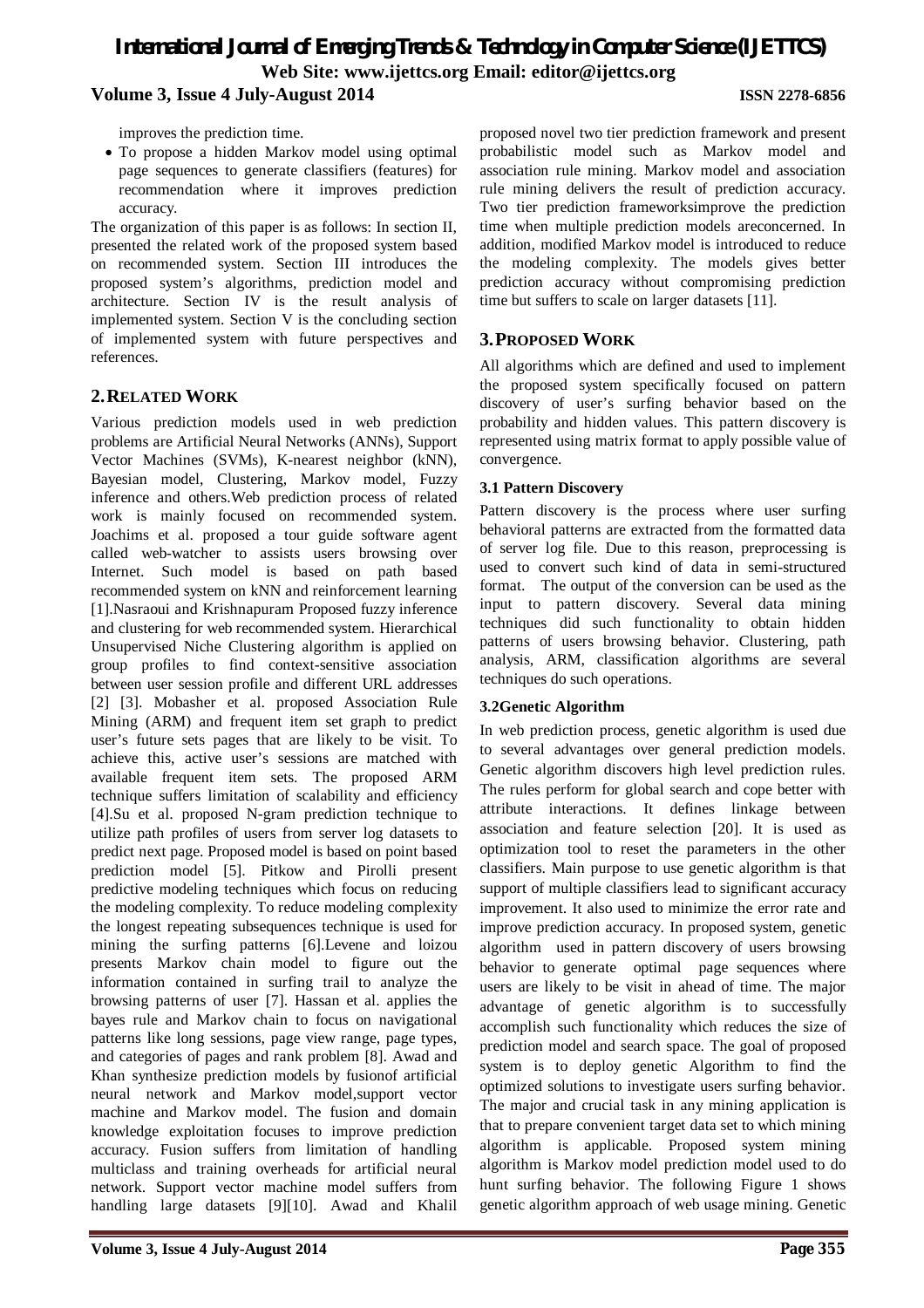### *International Journal of Emerging Trends & Technology in Computer Science (IJETTCS)* **Web Site: www.ijettcs.org Email: editor@ijettcs.org Volume 3, Issue 4 July-August 2014 ISSN 2278-6856**

algorithm is local optimal search algorithm. The first step of it is to form an initial collection of sequence of pages called population which represents the possible solution to web prediction problem. Each page sequence characteristics are called a chromosome and it has an associated value called fitness value. Fitness function generates dissimilar page sequence vectors or we can say that it generates new population. But each vector has homogeneous characteristics. In given algorithm fitseq is the new population generated from tempseq dissimilar page sequence having similar characteristics. Chromosomes position is represented with predefined alphabets and it has certain values of position. This position is represented with value called alphabet is 0, 1. For new population generation the algorithm uses fitness function values to find out each page characteristics survival capacity by creating new or artificial population. This is done to improve current fitness function value from slice of old ones. After that the link and page quality of each page sequence is identified based on optimized population's average mean value. Fitness function is useful to select suitable population for the problem.



**Figure 1**Genetic Algorithm forPage Sequence Mining Mutation phase of genetic algorithm used to randomly swap the sequences. Each individual sequences are called child sequences. Mutation changes randomly new child dubbed offspring. Those child sequences redundant individuals are removed to check for the optimization. Those optimized page sequences given to next operation which predict the best possible page that user may visit.

#### **3.3 Hidden Markov Model**

Proposed system has second major model to predict users web surfing behavior based on statistical approach called statistical Markov model dubbed hidden Markov model. Simple Markov model or Markov chain somewhat differs on functionality but results generation are almost same. State in simple Markov model is directly visible to user/observer and therefore the only parameter to it is state transition probabilities. A Hidden Markov Model (HMM) dubbed statistical Markov model is a Markov process having hidden/unobserved states. It is mathematical tool based dynamic approach used for stochastic processes (optimal nonlinear filtering

problem). In hidden Markov model, output dependent on the state is visible, but states are invisible i.e. direct visible is obviate. For every possible output token, it has probability distribution for each state. Therefore sequences generated by such model give kind of information about sequence of states. In hidden Markov model the term "hidden" refers to sequence of state through which model passes. So we can say that, this state sequence is not passed to the parameters of the model and it refers as sequence based model.In general, Markov model has functionality to predict next action based on the results of previous actions [11]. In reference of proposed system for web prediction process hidden Markov model is used to predict future set of pages or next page based on history of previously visited pages. If user will visit n-th page, then it has probability Pr that must has visited in any order of n-1 pages. Such that, $P_r$  ( $P_n$ | { $P_{n-1}$ ,  $P_{n-2}$ ,.,  $P_{n-k}$ }) =  $P_r$  ( $P_n$ |  $P_t$ ).

Here  $P_t$  = training set example.

#### **3.4 Architecture Model**

Figure 2 shows the architecture model of proposed system where input is given as page sequences of server log data and the system provides the output inform of classifiers which shows next page that user may visit in ahead of time. This would be analyzed by query mechanism process. In between input and output stage, the proposed system is divided in to four major steps, namely preprocessing, mapping, pattern discovery using genetic algorithm and Markov model classification. These four steps are combined and named as data preprocessing and pattern discovery classification. The first step preprocessing includes identification of sessions, starting and ending of session, grouping of sessions grouping, assignment of unique ID to each session, removal/filtering of unwanted records introduced in [13]. In mapping stage, sessions are extracted to map in the tables. But before that data reading is performed from session to build the data structure. The mapped table is created for IP address and URL sequences with index to build dictionary table. In next step genetic algorithm is applied to process on IP address and page surf sequences using dictionary data structure to get optimal sequences. Then the optimal sequences are provided as input to Markov model classification. In final step of proposed system, the input is optimal page sequences given to statistical Markov model classification where optimal sequences are extracted to generate the optimal features called as classifiers for recommendation where users likely to be visit the page sequences in future.



**Figure 2**Architecture System of Web Usage Mining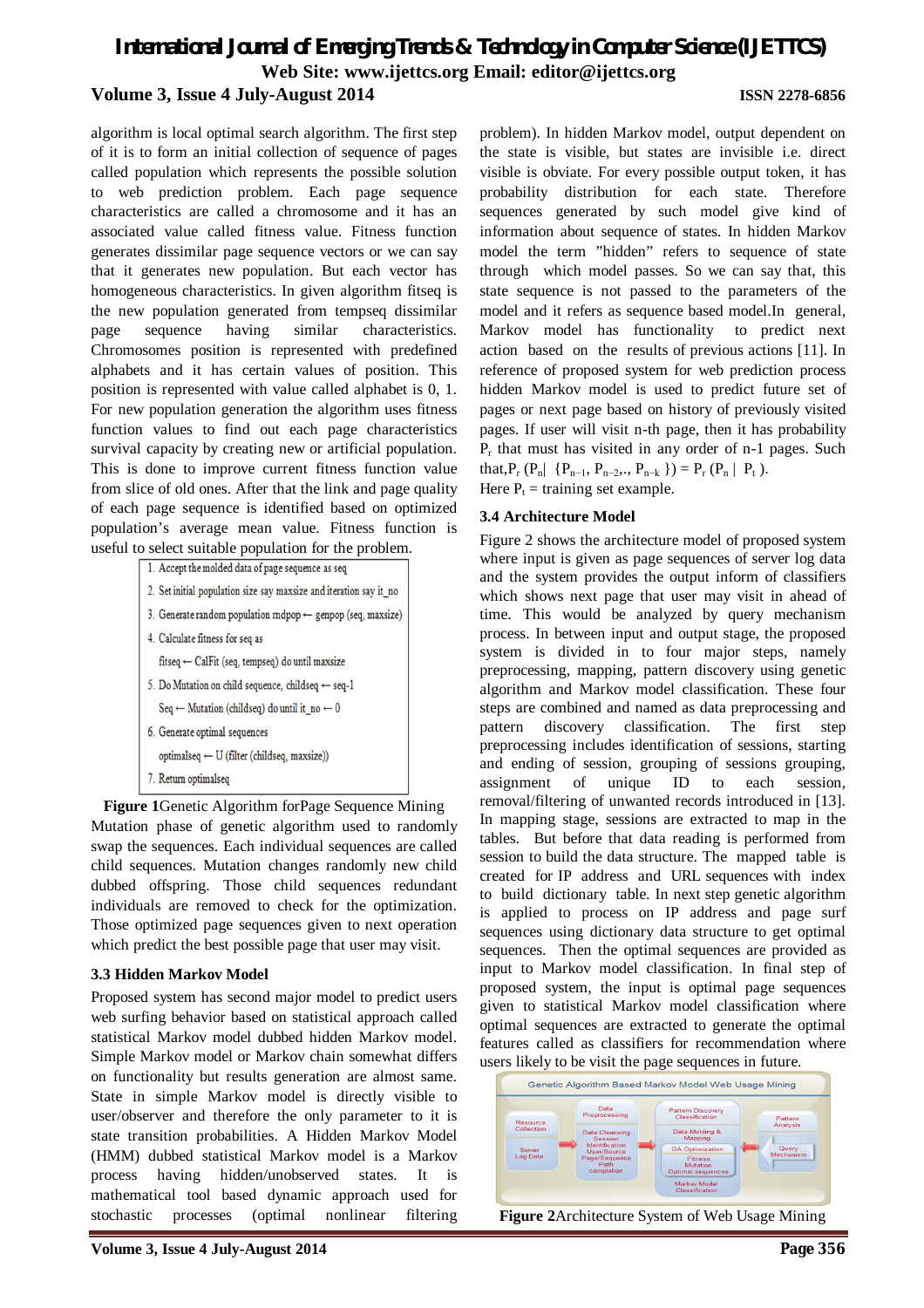# *International Journal of Emerging Trends & Technology in Computer Science (IJETTCS)* **Web Site: www.ijettcs.org Email: editor@ijettcs.org**

**Volume 3, Issue 4 July-August 2014 ISSN 2278-6856**

#### **4.RESULTS**

The result is being carried out on prediction accuracy to predict user's surfing behavior using sequence pattern mining. The following sections illustrate the step by step activity performed to analyze the implemented work.

#### **4.1 Datasets**

Standard benchmark access log datasets is referred in the proposed system's implementation namely, the University of Saskatchewan's (UOFS) data set [14]. The brief statistics of such data set is shown in following Table 1[11].

| <b>Table TUOFS Dataset Statistics</b> [TI] |             |  |
|--------------------------------------------|-------------|--|
| <b>Specification</b>                       | <b>UOFS</b> |  |
| Total logrecords                           | 2,408,625   |  |
| Total sessions                             | 172,984     |  |
| Averagesessionlength                       | 5.5         |  |
| Numberofpages                              | 5423        |  |
| Dataset date (month/year)                  | 6-12/1995   |  |

**Table 1**UOFS Dataset Statistics[11]

Data set is recorded at server log having contents like host name or Internet address, timestamp as date and time, request of HTTP get method, HTTP reply code, and byte transferred. This dataset is used for training and testing purposes. 60% dataset is considered for training the data set from the original set and for testing purpose 40% data set is considered from original set. The proposed system performs the data cleansing and session identification process on data set to create semi structured data set.

#### **4.2 Evaluation**

In this section, analysis of the general prediction model and implemented system is being carried out.In web prediction problem, performance is especially measured using prediction accuracy. Prediction accuracy is measured on precision value on sequence pattern prediction process. Such parameter result is specifically depends on input size of dataset.

#### **4.3 Experiment Setup**

Experimental results are presented for web prediction using fusion of hidden Markov model and genetic algorithm and compared with generalized Markov model. In the experiments, sessions are preprocessed to specific n-gram and compared to prediction accuracy. To measure the prediction accuracy, the generalization accuracy method is used by partitioning the data set into a training set and a testing set. In implemented system, sixty percent part and forty percent part of original data set is considered for training and testing purpose respectively. Each experiment is run 10 times by applying random partitioning on the data set. UOFS dataset is used for training and testing purpose of experiments to compare the proposed system and generalized Markov model of web prediction.

#### **4.4 Prediction Setup**

Consider, Testing session - t and Length - l to conduct prediction, (l-1)-gram Markov model is used and obtain

prediction. Such prediction used to evaluate the accuracy of the model. Here, page sequence t is final outcome and it is longer than n-gram used in the experiment. For example, suppose page sequence  $t = p3$ , p4, p5, p6, p7. If we use second-order Markov model, then we break page sequence t into (p3, p4, p5), (p4, p5, p6) and (p5, p6, p7).

#### **4.5 Results of N-gram Prediction Accuracy**

Table 2 shows the comparison of the prediction accuracy of generalized Markov model and implemented system for various N-grams. Table results are clearly shows the improvement of improvement system over generalized Markov model. In N-gram prediction higher order of Markov model gives better outcome than lower order. It degrades continuously when N is increased.

|           | <b>Implemented</b><br>system<br>accuracv | <b>Generalized</b><br><b>Markovmodel</b><br>accuracy |
|-----------|------------------------------------------|------------------------------------------------------|
| 1-Gram    | 0.647                                    | 0.613                                                |
| $2$ -Gram | 0.412                                    | 0.377                                                |
| 3-Gram    | 0.218                                    | 0.183                                                |
| 4-Gram    | 0.197                                    | 0.162                                                |
| 5-Gram    | 0.105                                    | 0.042                                                |

**Table 2**Prediction Accuracy for Various N-grams

Figure 3 shows the graphical representation of comparison of prediction accuracy of both models using various N-grams.

#### **Analysis**

 It is observed that prediction accuracy decreases when N increaseswhen training sessions obtained from preprocessing stage for N-gram is more than for (N+1)-gram preprocessing of sessions. Therefore, more experiences encounter for N-gram model in data set as compare to (N+1)-gram model. Hence, the prediction accuracy reduced or decreased on higher order N-gram.



**Figure 3**Prediction Accuracy for Various N-grams

- Prediction accuracy of various N-grams for the implemented model is better than the generalized Markov model.
- Figure states that when N order is increased than generalized Markov model more weakens than the implemented model.
- In figure, the N-gram analysis for prediction accuracy is performed on 5% to 10% of UOFS data set size. If the input sizes of the data set even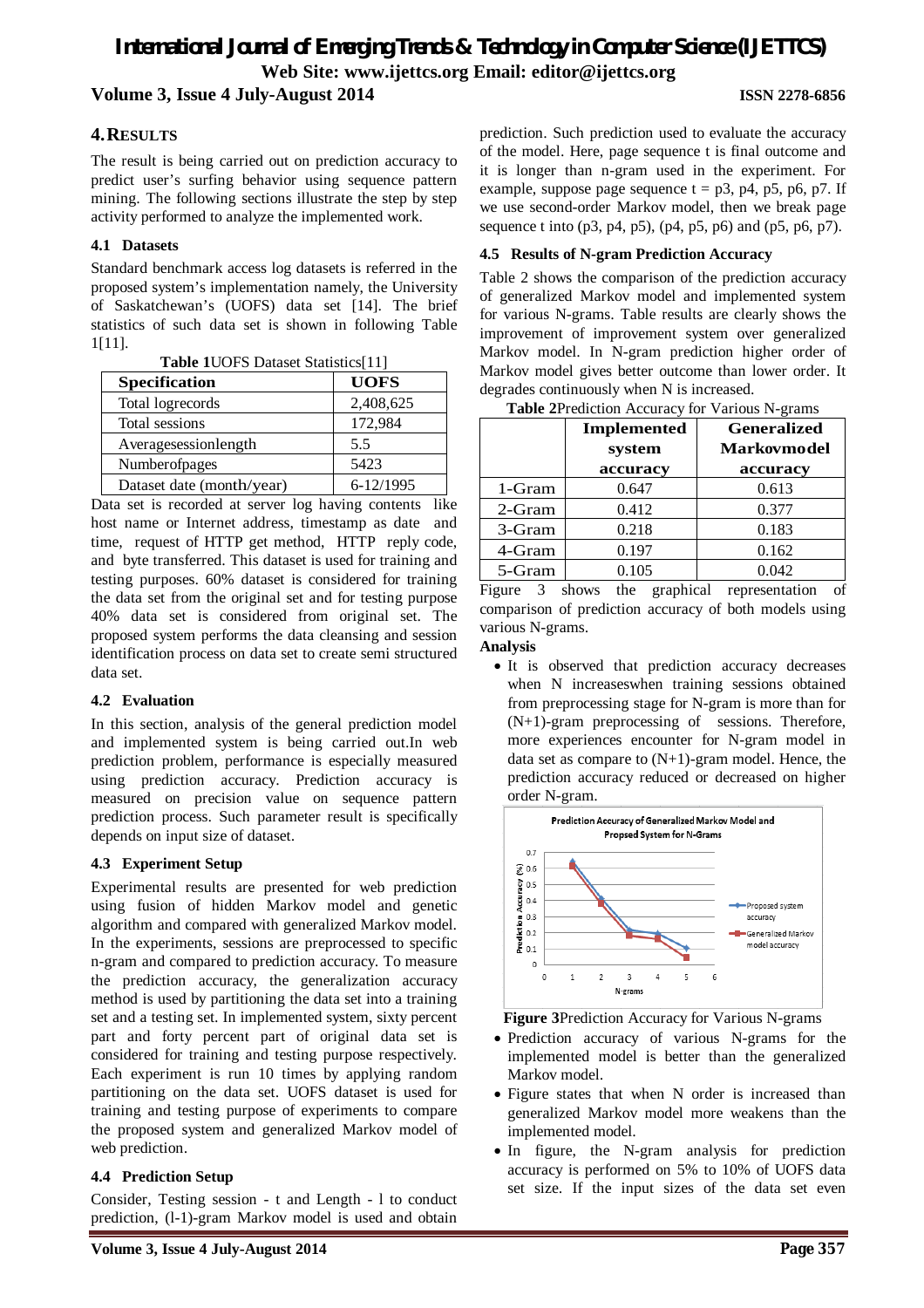### *International Journal of Emerging Trends & Technology in Computer Science (IJETTCS)* **Web Site: www.ijettcs.org Email: editor@ijettcs.org Volume 3, Issue 4 July-August 2014 ISSN 2278-6856**

more,the implemented system gives even better prediction accuracy.

 If the sizes of the sessions are vary than the effect will be on prediction accuracy.

#### **4.6 Results of Overall Prediction Accuracy**

Table 3 shows the comparison of the overall prediction accuracy of generalized Markov model and implemented system using different unique IP addresses set. Each IP address set has web page sequences of user browsing and the training data set is taken as unique IP addresses set to test the model. The IP addresses set is considered as same as 5% to 10% size of whole training data set.<br>  $\sum_{n=1}^{\infty}$   $\sum_{n=1}^{\infty}$   $\sum_{n=1}^{\infty}$   $\sum_{n=1}^{\infty}$   $\sum_{n=1}^{\infty}$   $\sum_{n=1}^{\infty}$   $\sum_{n=1}^{\infty}$   $\sum_{n=1}^{\infty}$   $\sum_{n=1}^{\infty}$   $\sum_{n=1}^{\infty}$   $\sum_{n=1}^{\infty}$   $\sum_{n=1}^$ 

| <b>Table 3 Results of Overall Prediction Accuracy</b> |                    |                     |
|-------------------------------------------------------|--------------------|---------------------|
| <b>Training</b>                                       | <b>Implemented</b> | <b>Generalized</b>  |
| IP                                                    | system             | <b>Markov</b> model |
| <b>Addresses</b>                                      | accuracy           | accuracy            |
| 100                                                   | 0.394              | 0.346               |
| 200                                                   | 0.399              | 0.350               |
| 300                                                   | 0.407              | 0.356               |
| 400                                                   | 0.412              | 0.362               |
| 500                                                   | 0.415              | 0.376               |

**Table 3**Results of Overall Prediction Accuracy

The result of implemented model is outperformed on overall prediction accuracy. It clearly shows the difference on prediction accuracy on both models that implemented system achieves better prediction accuracy. The results of table are clearly shows that when the size of input data set is increased the prediction accuracy is also increased and it is higher than generalized Markov model. Figure 4 shows the graphical representation of comparison of overall prediction accuracy for both models.



**Figure 4** Overall Prediction Accuracy

#### **Analysis**

- The graph clearly shows that the efficacy of implemented model by improving prediction accuracy. For data set size of 200 IP address set, the implemented system prediction accuracy is 40% versus 35% in generalized Markov model.
- The prediction accuracy is improved in implemented system because of the generated classifiers provides appropriate selection of N-gram used for the prediction. In addition, the genetic algorithm and hidden Markov model found/search optimal hidden states to improve prediction accuracy which are not found in general Markov model.
- Graph clearly shows that prediction accuracy is increases when data set size is increases. The result is even better than current results on the data set size input is increased.
- Implemented system over generalized Markov model gives the improvement on prediction accuracy around 4% to 7%.

#### **5.CONCLUSION**

The problem of web prediction is handled in an efficient manner using the new system presented here. This new system is designed by the fusion of genetic algorithm and hidden Markov model to reduce the complexity of the general Markov model. The fusion system successfully improves the average overall prediction accuracy by 5%. To achieve the desired results, experiments were designed and performed using UOFS data set with parameters such as number of N-grams, labeling, and partition percentage. The comparative results show that smaller N-gram models performance is better than higher N-gram models in terms of prediction accuracy due to reduction in number of sessions. In future, this system can be extended by conducting in-depth analysis on the fusion of genetic algorithm and hidden Markov model for online applicability in web prediction problem. This system may be extended on analysis of prediction accuracy based on page sparsity. Besides these extensions, this system may be further investigated to check the effects of boosting/bagging.

#### **References**

- [1.] T. Joachims, D. Freitag, and T. Mitchell, "WebWatcher: A tour guide for the World Wide Web," in Proc. IJCAI, 1997, pp. 770–777.
- [2.] O. Nasraoui and R. Krishnapuram, "One step evolutionary mining of context sensitive associations and Web navigation patterns," in Proc.SIAM Int. Conf. Data Mining, Arlington, VA, Apr. 2002, pp. 531–547.
- [3.] O. Nasraoui and R. Krishnapuram, An evolutionary approach to mining robust multi- resolution web profiles and context sensitive URL associations, Int. J. Comput. Intell. Appl., vol. 2, no. 3, pp. 339348, 2002.
- [4.] B. Mobasher, H. Dai, T. Luo, and M. Nakagawa, "Effective personalization based on association rule discovery from Web usage data," in Proc. ACM Workshop WIDM, Atlanta, GA, Nov. 2001.
- [5.] Z. Su, Q. Yang, Y. Lu, and H. Zhang, "WhatNext: A prediction system for Web requests using n-gram sequence models," in Proc. 1st Int. Conf. Web Inf. Syst. Eng. Conf., Hong Kong, Jun. 2000, pp. 200– 207.
- [6.] J. Pitkow and P. Pirolli, "Mining longest repeating subsequences to predict World Wide Web surfing." in Proc. 2nd USITS, Boulder, CO, Oct. 1999.